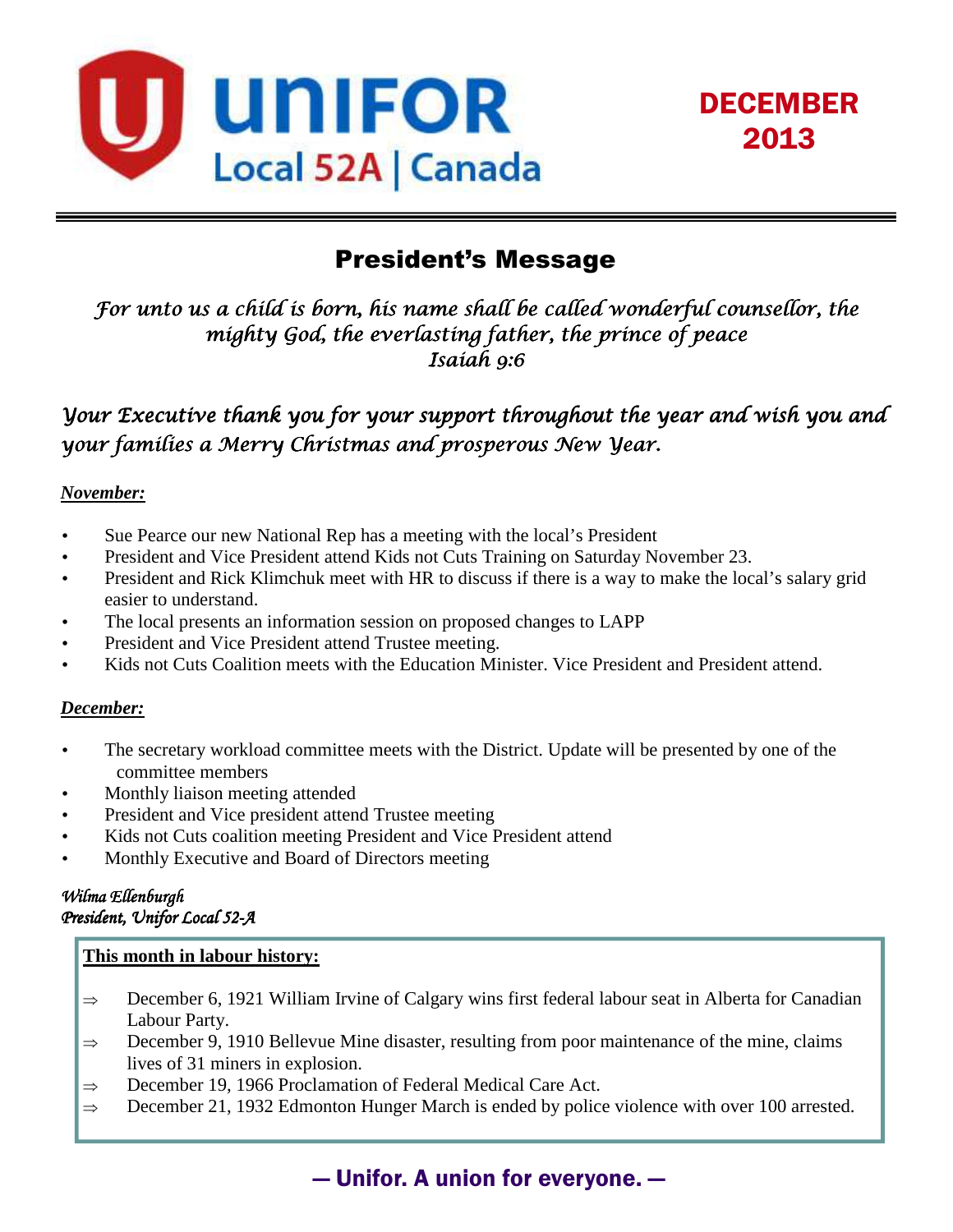The **WOMEN'S COMMITTEE** has planned three exciting events *throughout the school year for all support staff.* 



*The first event will be January 15, 2014. The topic " How to shape self confidence and self confidence and self-esteem when dealing with others."* 

*Time: 5:00—7:00 pm 7:00 pm* 

*Presented by: Rocky Maze S.T.A.Y. Advisor JH Picard School Rocky Maze JH Picard School* 

**Seats are limited, please RSVP by email to unifor52a@shaw.ca by January 7th, 2014.**



# **Caring Report**

We extend our prayers and sympathies to **Debbie Stocks** of St. Elizabeth on the loss of her husband, **Linda Anderson** of Sister Annata Brockman on the loss of her mother-in-law, **Marian Pylypa** of St. Cecilia on the loss of her mother, **Mary Murphy** of St. Mary on the loss of her father, **Eleonor Tan** of St. Francis of Assisi on the loss of her father and **Lois Witteveen** of St. Joseph on the loss of her father-in-law.

Flowers and wishes for a speedy recovery were sent to **Julia Rodriquez** of Father Leo Green, **Michelle Tidridge** of Austin O'Brien, **Natalie Maroney** of St. Monica, **Mara Neves** of the Service Centre, **Colleen Segin** of St. John Bosco, **Jennifer Stanislaus** of St. James, and **Janet Naccarato** of Archbishop O'Leary.

*Melany Fuentes-Rhoads is now the Caring Representative for UNIFOR and would ask to please remember to notify her if someone at your site has experienced a loss or is ill. The caring forms can be found on our website* www.ecssa.ca *and then click on the "Newsletter and Caring Forms" link. Please ensure that all information requested on the form is filled out. Thank You* 



Visit www.ecssa.ca for past issues of newsletters, contact information, access to the Unifor 52A library, bursary applications and much much more.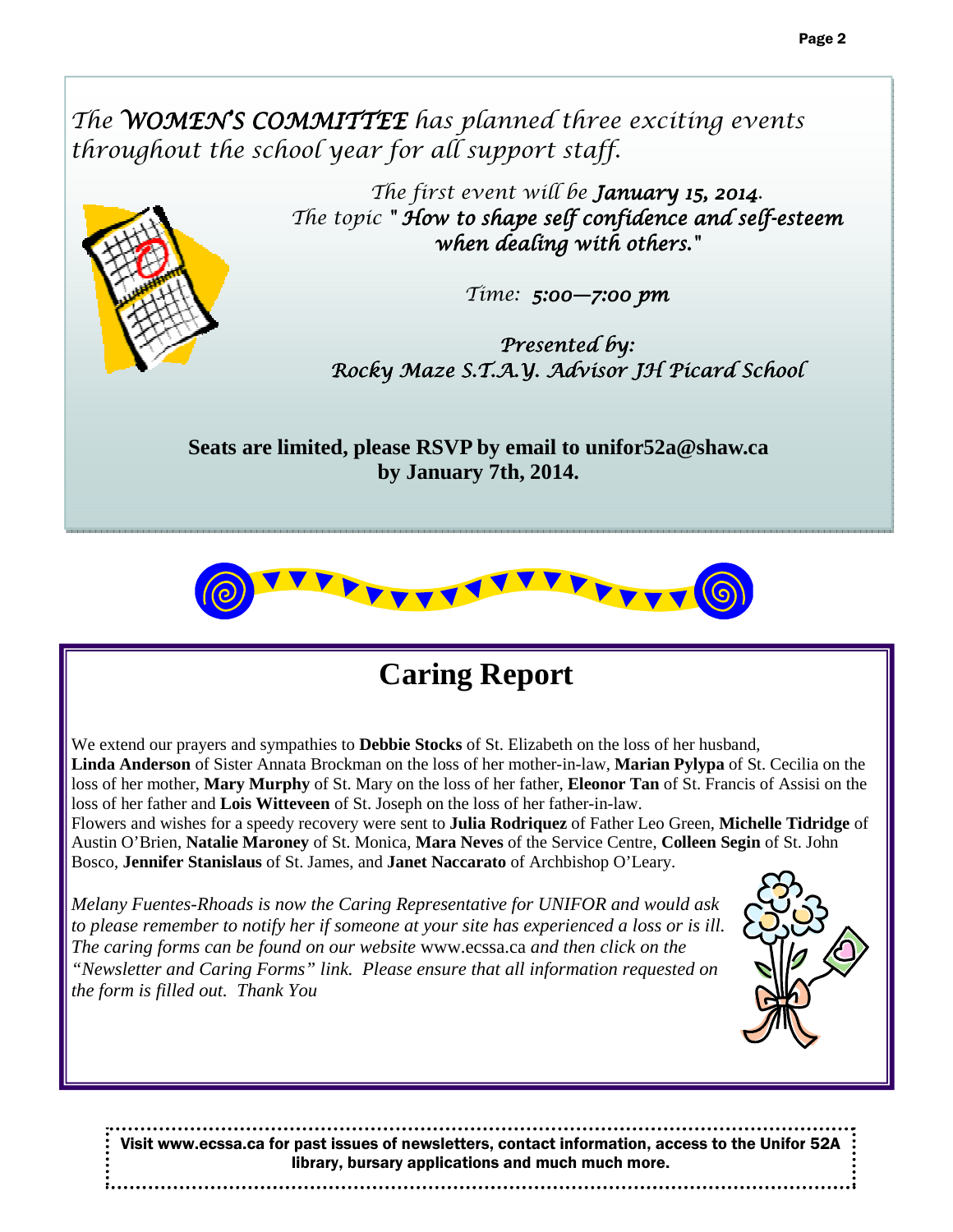To view article on the AFL website please follow the link below:

http://www.afl.org

go to publications (front page drop down) - reports.

**Bills 45 and 46** Bills 45 and 46<br>| Federation | Frequently Asked Questions (FAQs)<br>| November 29, 2013

**November 29, 2013** 

# **Frequently asked questions (FAQs) on Bills 45 & 46**

#### **Bill 46 - Public Service Salary Restraint Act**

What does Bill 46, the Public Service Salary Restraint Act do?

Bill 46 imposes a wage settlement of 0%, 0%, 1% and 1%, plus a payment of \$875 in the second year, on workers represented by the Alberta Union of Provincial Employees (AUPE).

Is Premier Alison Redford government breaking a promise that Premier Peter Lougheed made? Yes, Alison Redford is breaking a promise made by Former Premier Lougheed. When Lougheed took away all publicsector workers' right to strike, he gave them the ability to seek arbitration in the event of a bargaining impasse as a compromise. It was a weak compromise, but it was at least a mechanism to resolve a deadlock.

Premier Alison Redford is preventing the union from seeking arbitration because she knows an independent arbitrator will award salary increases that are fair and modest and keep up with Alberta's booming economy.

#### Is this legal?

Bill 46 is likely illegal. The Supreme Court of Canada has ruled that workers have the right to join together to negotiate with employers on workplace issues and terms of employment. The Redford government is trying to take away these rights by forcing an agreement though law, rather than negotiating.

#### Are public-sector workers really overpaid? Can't we pay them what they're worth?

By the standards of Alberta's booming economy, public-sector workers are not overpaid. Wages in the civil service have not kept pace with increases across the Alberta economy. Managers, construction workers and oil and gas workers have all seen faster wage increases than government workers. Last year, private-sector wages increased by 3.9 per cent, whereas public-sector wages increased by only 2 per cent.

Premier Redford could pay them a fair and decent wage if she wanted to. Fact is, our economy is strong and wages are going up for all jobs - so are the costs of life's necessities in Alberta. Yet Alison Redford wants these workers to take a wage freeze for two years and then increases that are less than inflation - that's a wage cut, not a wage freeze.

The Redford government can afford quality public services and decent wages for those who deliver those services, but they choose not to. The government goes so far as to brag that it could raise at least an additional \$10 billion and still be the least taxed province in Canada. And yet it pleads poverty when it comes to providing the services and staff that Albertans deserve.

#### Will the government go after the pay of other civil servants?

The United Nurses of Alberta (UNA) are currently at the bargaining table with the government. The Health Sciences Association of Alberta (HSAA) will be in bargaining early next year. If Premier Redford is willing to use legislation as a tool to bully the AUPE, then there's little doubt that she's willing to use it on UNA and HSAA.

Bills 45 and 46 - FAQs

**Alberta Federation of Labour** 10654 - 101 Street, Edmonton, Alberta T5H 2S1 Telephone: 780-483-3021; Toll-free: 1-800-661-3995 http://www.afl.org

Page 1

unifor52a@shaw.ca 780 456 3277 www.ecssa.ca If you are wondering if you should phone... phone!

#### Page 3